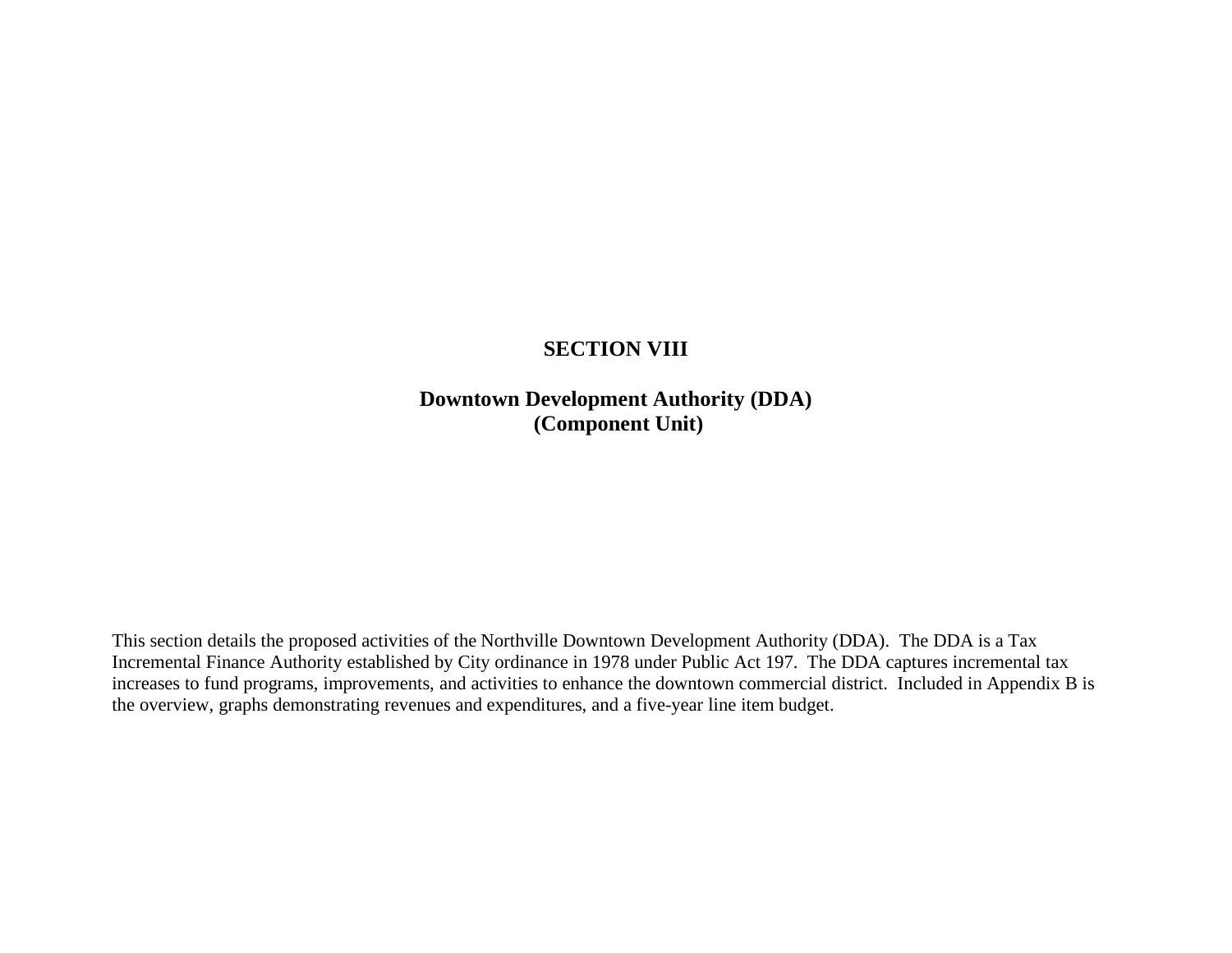**ACTIVITY:** Downtown Development Authority **FUND NUMBER**: 370

**SUPERVISOR:** Downtown Development Authority

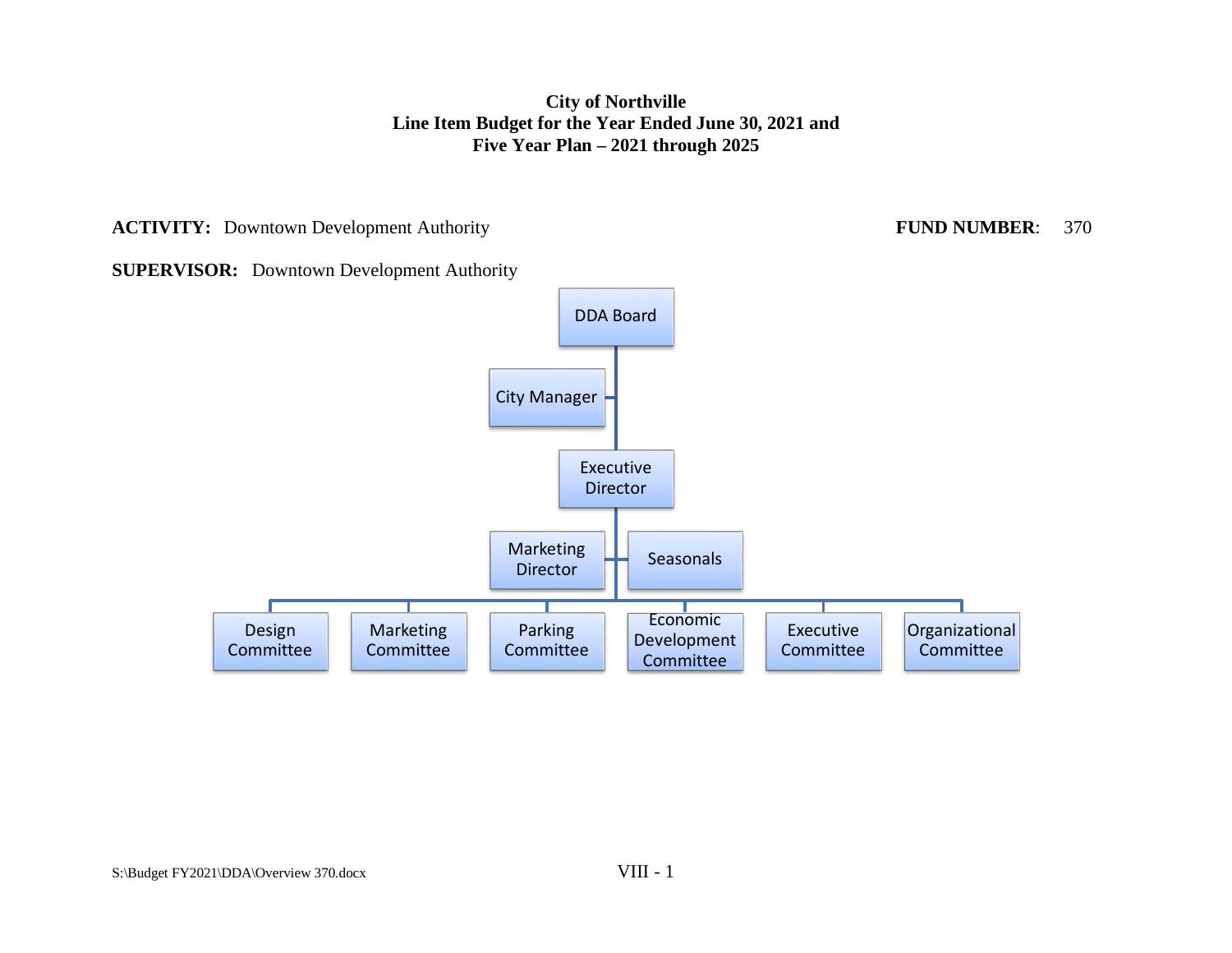## **Downtown Development Authority – continued**

## **General Description of Activity**

The Northville Downtown Development Authority (DDA) was created in 1978 to halt the deteriorating property values in downtown Northville. In subsequent years the Development Area described in the original plan was expanded, and several times the Plan was amended in scope. In 1997 the Northville City Council approved a two-mill operating levy as recommended by the DDA Board of Directors and allowed by State statute. The two-mill levy has been permanently reduced down to 1.8158 mills due to Headlee.

In February 2015 the DDA and City held public hearings to amend and restate the Development and Tax Increment Financing Plan for Northville. The Amended and Restated consolidated the original Plan and the five subsequent amendments to the Plan into one clear and concise document and adjusts the DDA's Development Area and Downtown District boundaries to make the two boundaries congruent. The Plan, which expires in 2040, identifies DDA projects that will be funded by TIF revenue and provides estimates and prioritization to these projects.

In 2016, the Northville DDA and the Northville City Council updated the Strategic Plan for Downtown Northville. The previous Strategic Plan was adopted in 2006 and had served as the blueprint for planning and development over the past decade. The updated Plan outlines recommendations for the physical and economic revitalization of the downtown. The plan includes short- and long-term action plans, cost estimates, financing/revenue sources, prioritized tasks, and a timeline. To assist in the implementation of the updated Strategic Plan, the DDA utilized the committee structure which assigns each recommendation to a DDA Committee: Organization, Design, Marketing, Economic Development and Parking.

The DDA staff allocates its time between physical improvement projects, economic development, parking, business recruitment and retention, planning, website maintenance, administrative duties, marketing and special events. Time is also spent working with the Northville Central Business Association, Chamber of Commerce, and City officials to achieve and maintain a vibrant and economically viable downtown. Currently the DDA is staffed by a full time Executive Director, a part-time Marketing and Communications Director, and 3 seasonal employees.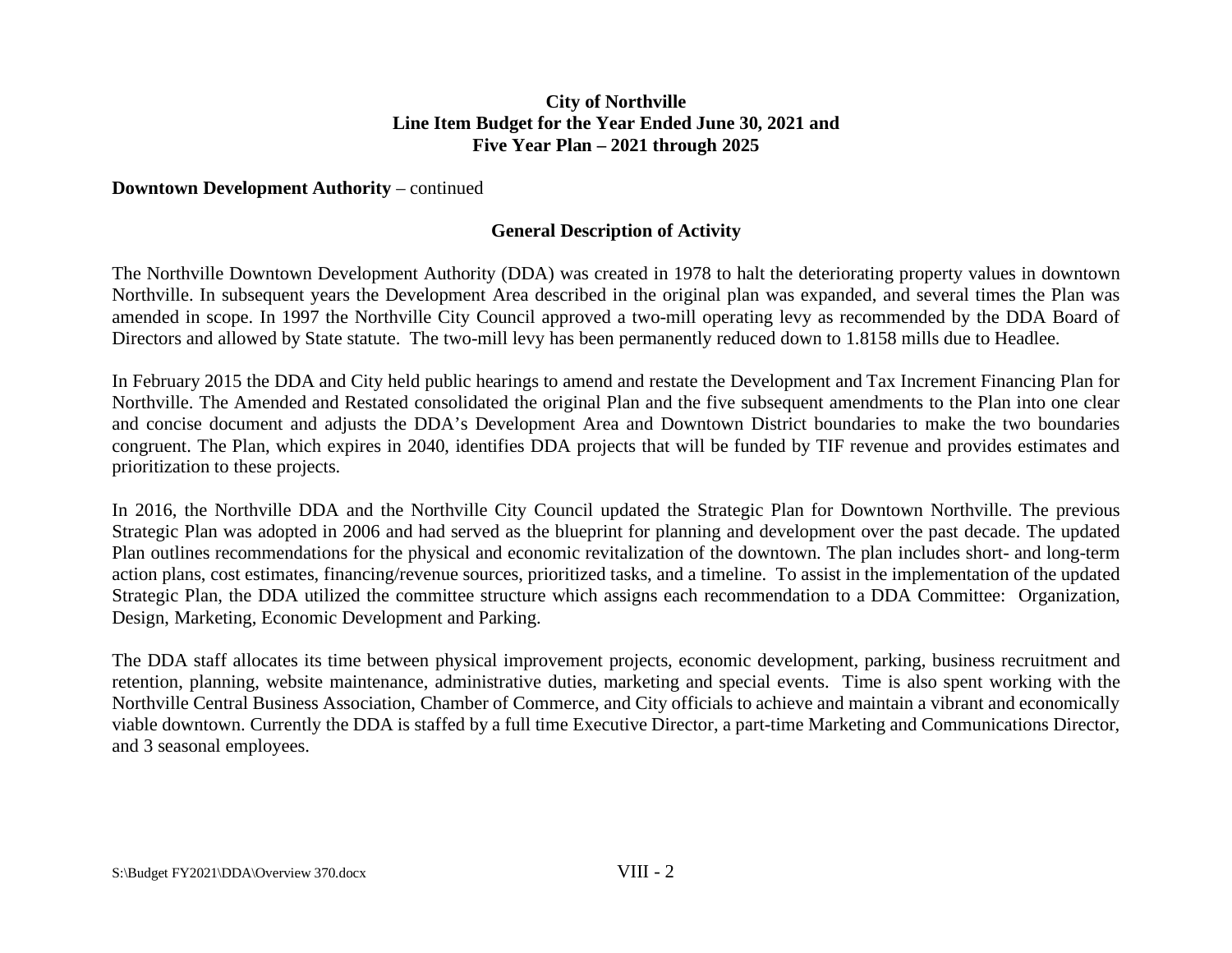## **Downtown Development Authority – continued**

## **Proposed Fiscal Year Overview**

The taxable value subject to DDA capture increased 1.2% from last year generating an additional \$8,884 in captured taxes. The State is anticipated to reimburse \$34,000 to the DDA for the small taxpayer exemption from personal property with taxable values of less than \$40,000. The taxable value for the DDA's special levy increased 1%. The 2-mill levy has been permanently reduced to 1.8158 due to Headlee. That levy provides for an additional \$591 over the prior year.

This year's budget does not rely on the use of the DDA's fund balance to accomplish any of the capital projects, events or programs. Several new development projects that are located within the DDA boundaries have been approved by the City. When complete, these projects will provide an additional source of TIF revenue for DDA projects and programs. Phase 1 of the Northville Downs project lies within the DDA boundaries and will contribute a significant source of revenue that could be utilized on public amenities for this and future projects. The fund balance for the end of fiscal year 2021 is projected at \$142,288 fund balance, which is approximately 16% of the DDA's expenditures. Of that balance, approximately \$48,000 will be restricted for street improvements, leaving approximately \$95,000 available. This is the lowest the fund balance has been in the past decade. This is the result of the DDA utilizing fund balance to complete the repair of the Cady Street Parking Structure. It is the DDA's plan going forward to contribute to the fund balance to ensure that it is more robust going forward.

The City and DDA jointly finance the improvements, operation, and maintenance of the City's parking system and DPW is charged with the maintenance of the structures and the lots. Annually, the DDA makes an operating transfer to the Parking Fund for the DDA's share of the operation and maintenance costs. These expenses include lighting, sweeping, salting, striping, snow plowing, and minor maintenance issues. This year, the DDA will transfer \$118,220 which is estimated to be approximately 83% of the parking system routine maintenance costs. An additional \$50,000 is transferred to the General Fund to cover the downtown street lighting and electrical costs, which is approximately 38% of the street lighting costs for the entire City.

The biggest challenge facing the DDA over the next several years will be the immediate and long-term plan to address the maintenance of the city's parking system. The MainCentre and Cady Street Parking Decks were constructed in 1994 to serve the Northville business community. Over the years, the City/DDA has implemented a number of repairs to the structure, including patching the concrete slabs that make up the driving and parking surface of the garage, sealing the deck, painting the railings, and other maintenance tasks.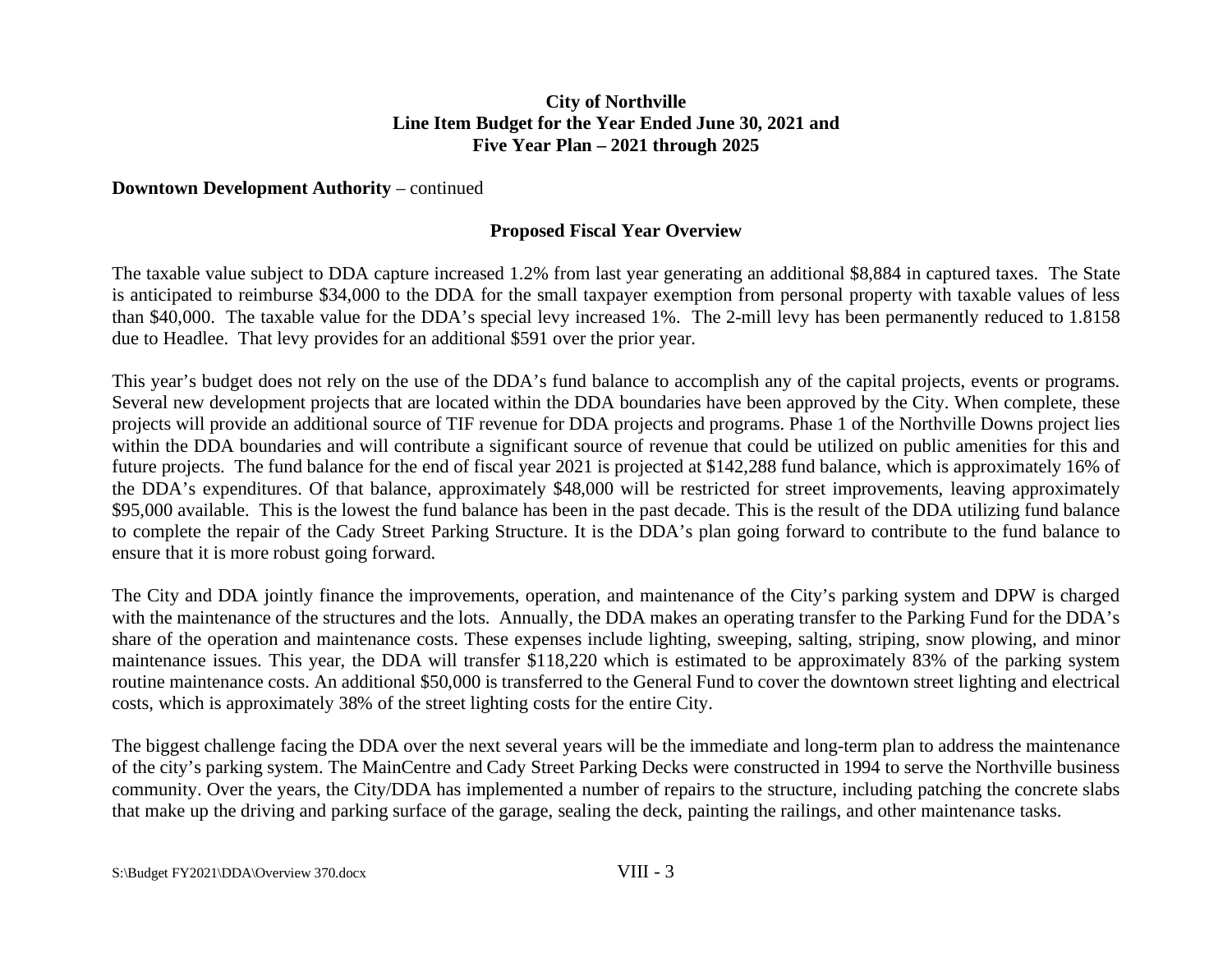## **Downtown Development Authority** – continued

In April 2018, The DDA retained the parking consulting firm Carl Walker/WGI to evaluate the two parking decks and develop an improvement plan to bring the two decks up to good condition and develop a long-term maintenance plan for the decks. The plan details routine annual maintenance items that are recommended to keep the parking decks in good condition through their entire life cycle. The Cady Street Parking Deck restoration project was completed in the Fall of 2019 at a cost of approximately \$252,000 that was funded through the DDA's TIF revenue. The MainCentre Parking deck restoration project is scheduled to be completed this spring and will be funded initially through by the City's Parking Fund. The DDA and City are working together to develop a finance plan to fund the MainCentre Parking deck restoration, the repairs of the City's parking lots and general maintenance to the parking system.

## **Action Steps Related to City Council Goals & Objectives**

## **Implementation of Downtown Strategic Plan**

- Update DDA website.
- Install additional bike racks and bike repair stations.
- Install downtown murals and historic markers.
- Replace remainder of DDA street lights with energy efficient alternatives. Review other ways to introduce sustainable programs and projects to the downtown area.
- Replace Festoon lights in Town Square.
- Install cross-street banner poles.
- Develop new Holiday Event for Downtown in conjunction with the NCBA.
- Develop a Strategy to repair and maintain the City's parking decks.
- Participate in the evaluation of proposed projects in the DDA district to ensure positive economic impact.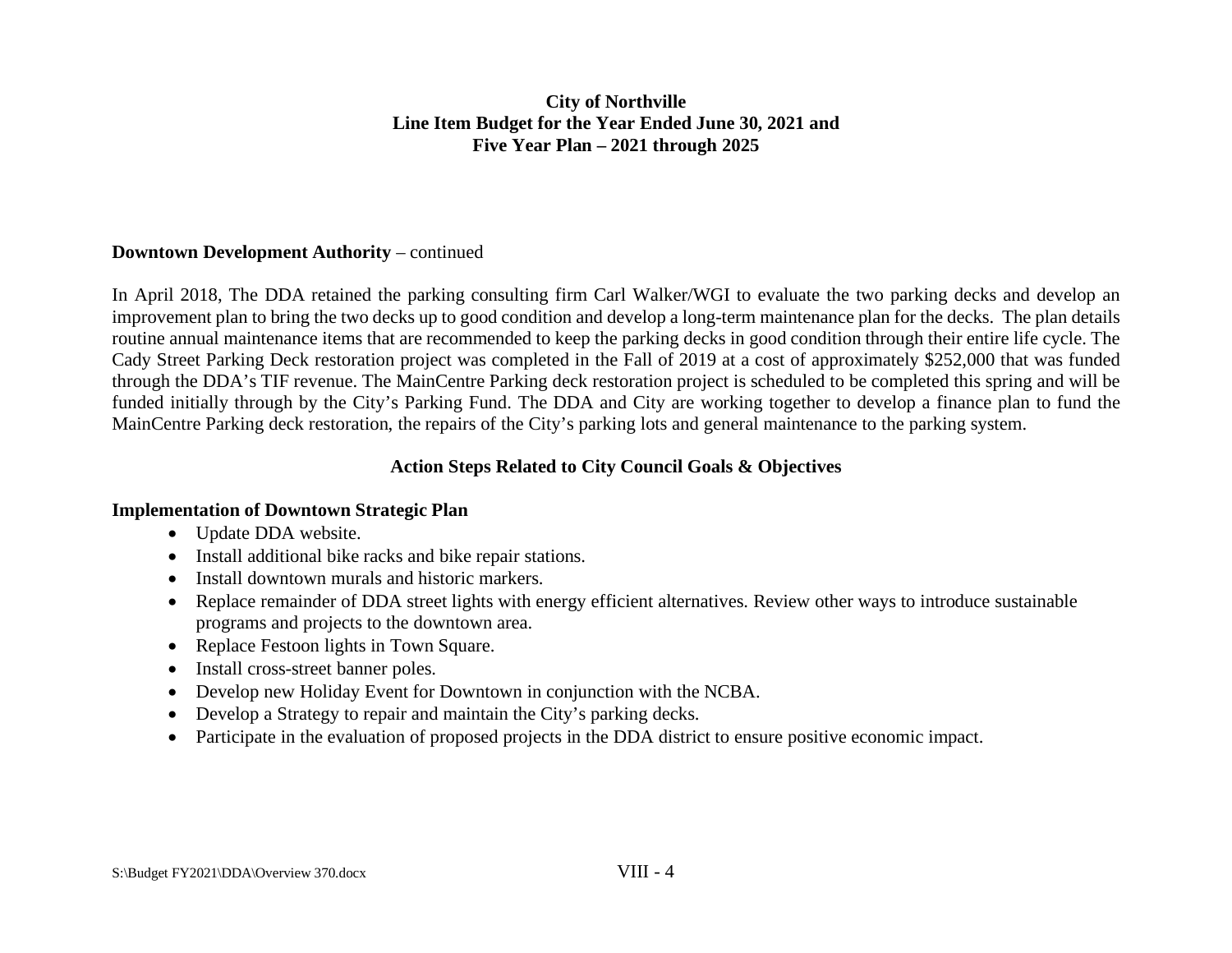|                                       | FY2017 | FY2018 | FY2019        | <b>FY2020</b> | FY2021   |
|---------------------------------------|--------|--------|---------------|---------------|----------|
| Measure                               | Actual | Actual | Actual        | Projected     | Estimate |
| <b>Inputs &amp; Outputs</b>           |        |        |               |               |          |
| Number of Print Ads Run               | 23     | 25     | 30            | 35            | 22       |
| Number of TV Spots/Features           | 18     | 15     | 12            | 10            | 12       |
| Number of Press Releases Sent         | 18     | 20     | 17            | 12            | 20       |
| Number of Press Coverage Received     | 65     | 65     | 70            | 65            | 70       |
| Number of Direct Mailing              |        |        |               |               |          |
| Number of Newsletters Produced        | 6      | 6      | 6             | 6             |          |
| Number of Event Cards                 | 7      | ⇁      | ⇁             | ⇁             |          |
| Number of Internet/Electronic Ads     | 0      |        | $\mathcal{D}$ | ◠             |          |
| Number of Social Media Posts          | 550    | 650    | 700           | 750           | 800      |
| Number of Social Media Promoted Posts |        | 6      | 6             | n             | 13       |

## **Performance Measures**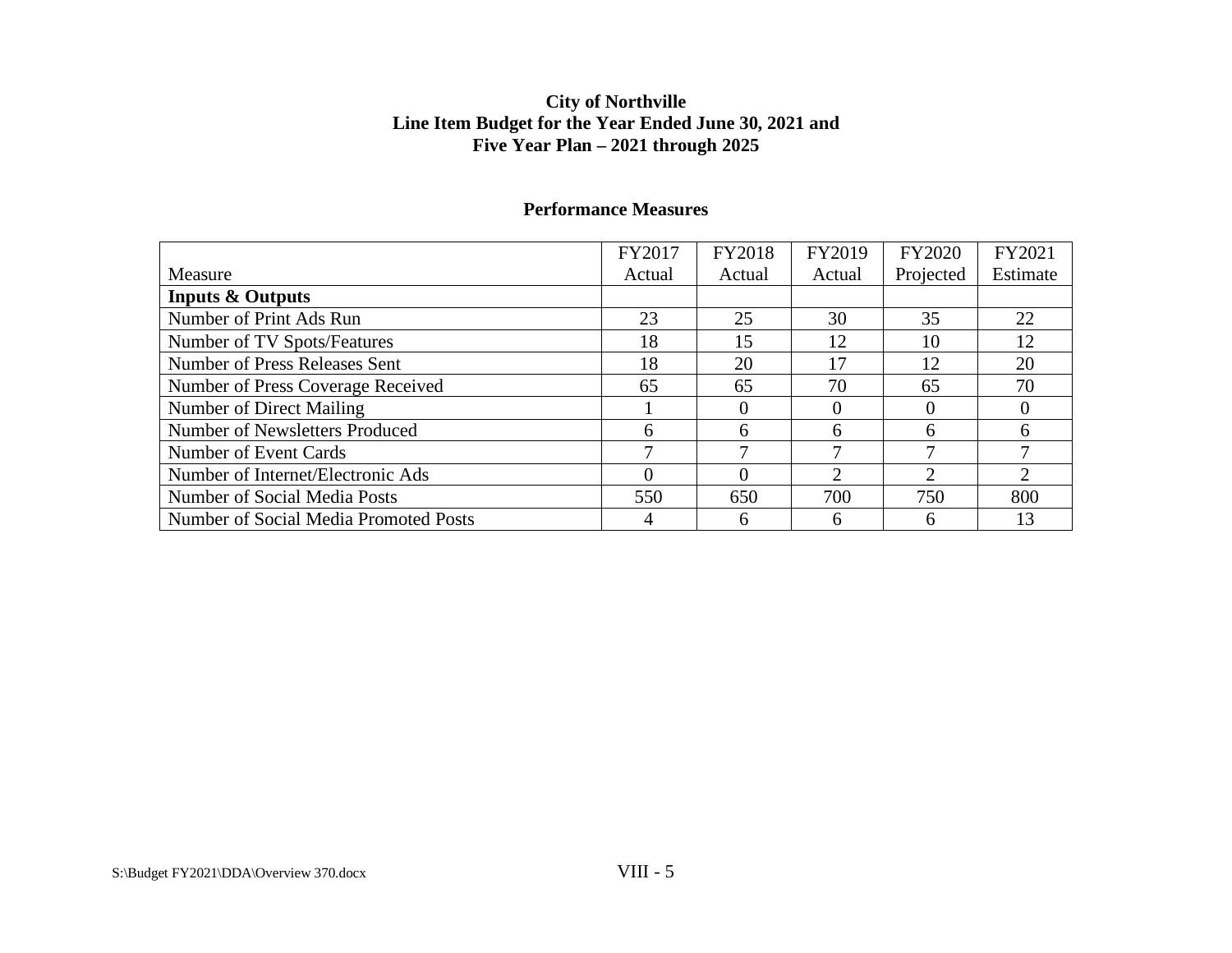#### (with historical comparative data) City of Northville Proposed 2020-21 Downtown Development Authority Budget

|                                     | <b>FY19</b> |         |   | FY20      |                 | <b>FY21</b> | FY21    |
|-------------------------------------|-------------|---------|---|-----------|-----------------|-------------|---------|
| <b>Revenues</b>                     |             | Actual  |   | Projected | <b>Proposed</b> |             | % Total |
| Captured Property Taxes             | \$          | 670.195 | S | 729,072   | -S              | 737,956     | 83.7%   |
| <b>DDA</b> Operating Levy           |             | 58,180  |   | 60.827    |                 | 61,418      | 7.0%    |
| Local Community Stabilization Share |             | 32,041  |   | 34.144    |                 | 34,000      | 3.9%    |
| <b>Other Revenues</b>               |             | 41.276  |   | 52.938    |                 | 47,620      | 5.4%    |
| <b>Operating Transfer</b>           |             | ۰       |   |           |                 | -           | $0.0\%$ |
| Approp of Prior Year Surplus        |             | ۰       |   | 304,766   |                 |             | $0.0\%$ |
| <b>Total Revenues</b>               | S           | 801,692 |   | 1,181,747 |                 | 880,994     | 100.0%  |

#### **2020-21 Budgeted Revenues**



**2020-21 Budgeted Expenditures**

|                           | <b>FY19</b>  | <b>FY20</b>     | <b>FY21</b>     | <b>FY21</b> |
|---------------------------|--------------|-----------------|-----------------|-------------|
| <b>Expenditures</b>       | Actual       | Projected       | <b>Proposed</b> | % Total     |
| Design                    | 145,522      | 303,745         | 194,335         | 22.1%       |
| Marketing & Business Mix  | 124,346      | 152,680         | 165,880         | 18.8%       |
| Parking                   | 170,232      | 408,027         | 182,785         | 20.7%       |
| Organizational            | 62.913       | 76,030          | 78,685          | 8.9%        |
| Economic Development      | 28,683       | 33.835          | 34,675          | 3.9%        |
| <b>DPW Services</b>       | 28,496       | 33,600          | 40,655          | 4.6%        |
| <b>Debt</b>               | 173,170      | 173,830         | 174,335         | 19.8%       |
| <b>Total Expenditures</b> | S<br>801,692 | \$<br>1,181,747 | \$<br>880,994   | 100.0%      |

 $\sim$ 

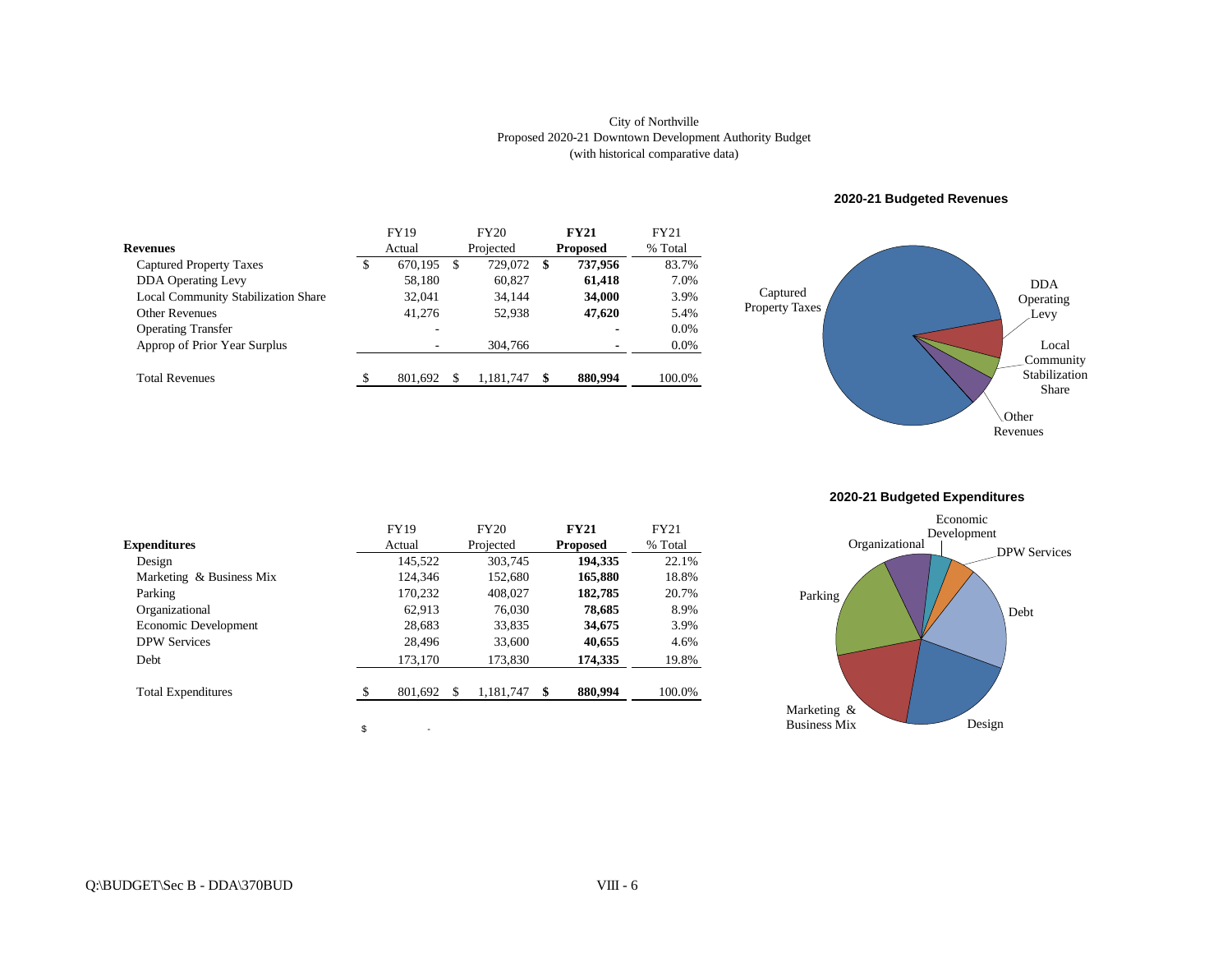#### **DOWNTOWN DEVELOPMENT AUTHORITY**

|                             | DOWNTOWN DEVELOI MENT AUTHONITT                    |         |         |            |                 |               |               |               |
|-----------------------------|----------------------------------------------------|---------|---------|------------|-----------------|---------------|---------------|---------------|
|                             |                                                    |         |         |            | 2020-21         | 2021-22       | 2022-23       | 2023-24       |
|                             |                                                    | 2017-18 | 2018-19 | 2019-20    | <b>Proposed</b> | Estimated     | Estimated     | Estimated     |
| <b>Revenue</b>              |                                                    | Actual  | Actual  | Projected  | <b>Budget</b>   | <b>Budget</b> | <b>Budget</b> | <b>Budget</b> |
|                             | <b>Captured Property Taxes =</b>                   |         |         |            |                 |               |               |               |
|                             | <b>Taxable Value Subject to Capture</b>            |         |         | 26,695,879 | 27,021,167      | 27,561,590    | 28,112,822    | 28,675,078    |
|                             | x Estimated Tax Levies per Mill                    |         |         | 27.3106    | 27.3106         | 27.3106       | 27.3106       | 27.3106       |
|                             | $DDA$ Operating Levy =                             |         |         |            |                 |               |               |               |
|                             | <b>Prior Years' Millage Approved</b>               |         |         | 1.8158     | 1.8158          | 1.8158        | 1.8158        | 1.8158        |
|                             | x Millage Reduction Fraction                       |         |         | 1.0000     | 1.0000          | 1.0000        | 1.0000        | 1.0000        |
|                             | $=$ Allowable Levy                                 |         |         | 1.8158     | 1.8158          | 1.8158        | 1.8158        | 1.8158        |
|                             | x DDA Taxable Value per Mill                       |         |         | 33,499     | 33,824          | 34,501        | 35,191        | 35,895        |
|                             | 370-000-403.00 Captured Property Taxes             | 646,845 | 670,195 | 729,072    | 737,956         | 752,716       | 767,770       | 783,126       |
|                             | 370-000-403.01 DDA Operating Levy                  | 56,823  | 58,180  | 60,827     | 61,418          | 62,647        | 63,900        | 65,178        |
|                             | 370-000-403.04 Local Community Stabilization Share | 36,178  | 32,041  | 34,144     | 34,000          | 34,000        | 34,000        | 34,000        |
|                             | 370-000-417.00 Delinquent Personal Property Taxes  | 176     | 851     |            |                 |               |               |               |
|                             | 370-000-418.00 Property Taxes - Other              | 6,355   | 14      | (1,500)    | (1,500)         | (1,500)       | (1,500)       | (1,500)       |
| 370-000-586.02 Sponsorships |                                                    | 1,000   | 7,953   | 33,500     | 39,500          | 33,500        | 33,500        | 33,500        |
|                             | 370-000-659.11 Rental Income - Town Square         | 150     | 800     | 400        | 500             | 500           | 500           | 500           |
|                             | 370-000-664.xx Net Investment Income               | 890     | 18,448  | 8,920      | 8,920           | 8,920         | 8,920         | 8,920         |
|                             | 370-000-666.00 Miscellaneous Revenue               |         | 1,182   | 291        | 200             | 200           | 200           | 200           |
|                             | 370-000-667.00 Insurance Proceeds                  |         | 7,427   | 11,327     |                 |               |               |               |
|                             | 370-000-687.01 MMRMA Distribution                  |         | 4,601   |            |                 |               |               |               |
|                             |                                                    | 748,417 | 801,692 | 876,981    | 880,994         | 890,983       | 907,290       | 923,924       |
|                             |                                                    |         |         |            |                 |               |               |               |
|                             | <b>Total Revenue</b>                               | 748,417 | 801,692 | 876,981    | 880,994         | 890,983       | 907,290       | 923,924       |
| <b>Fund Balance Reserve</b> |                                                    |         |         |            |                 |               |               |               |
|                             | 370-000-699.01 Approp of Prior Years' Surplus      | 4,268   |         | 304,766    |                 |               |               |               |
|                             | <b>Total Budget</b>                                | 752,685 | 801,692 | 1,181,747  | 880,994         | 890,983       | 907,290       | 923,924       |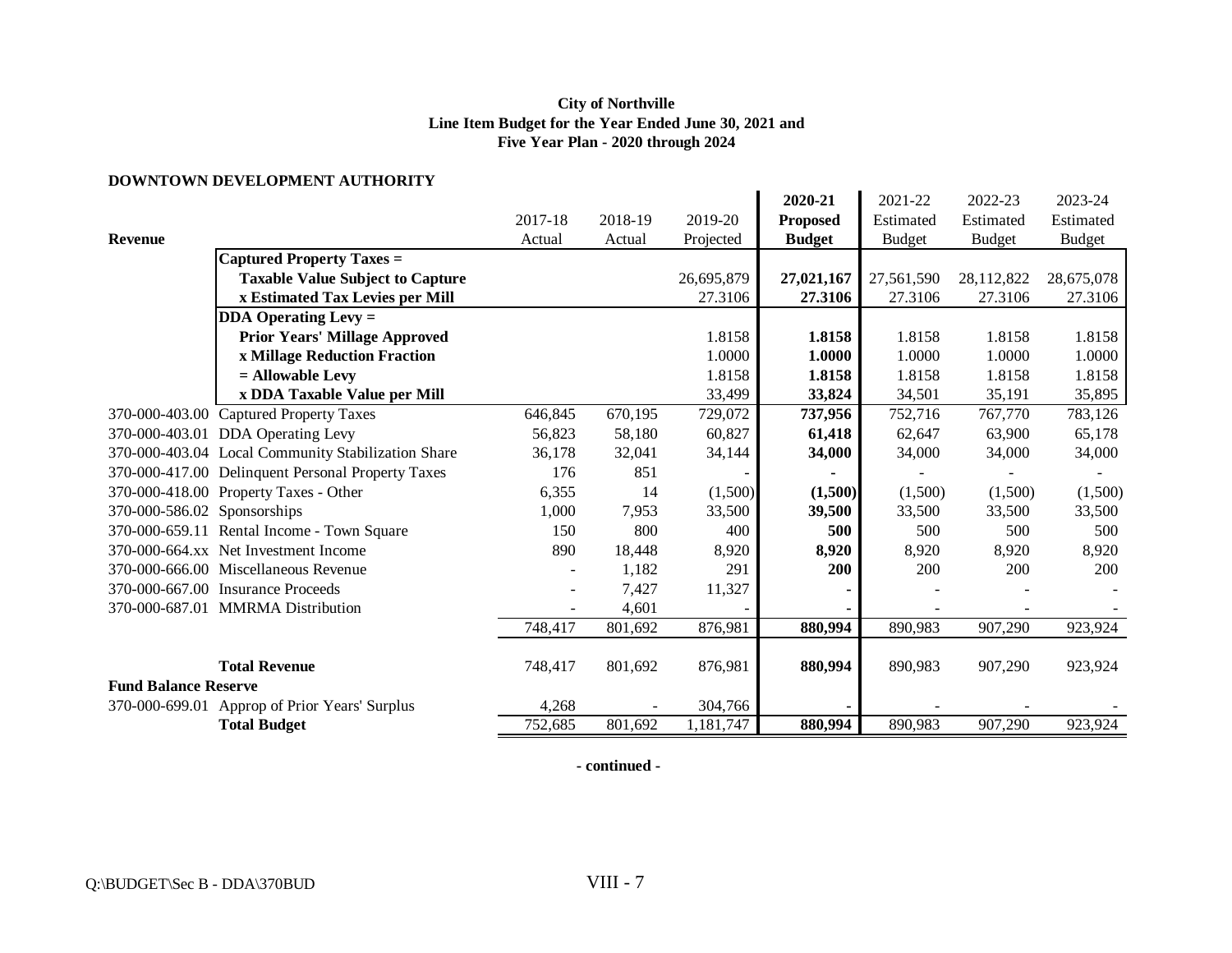### **DOWNTOWN DEVELOPMENT AUTHORITY (continued)**

|                                                  |                |         |           | 2020-21         | 2021-22       | 2022-23       | 2023-24       |
|--------------------------------------------------|----------------|---------|-----------|-----------------|---------------|---------------|---------------|
|                                                  | 2017-18        | 2018-19 | 2019-20   | <b>Proposed</b> | Estimated     | Estimated     | Estimated     |
| <b>Expenditures</b>                              | Actual         | Actual  | Projected | <b>Budget</b>   | <b>Budget</b> | <b>Budget</b> | <b>Budget</b> |
| <b>Design</b>                                    |                |         |           |                 |               |               |               |
| 370-861-706.00 Wages-Regular Full Time           | 23,689         | 16,108  | 16,630    | 16,845          | 16,845        | 16,845        | 16,845        |
| 370-861-707.00 Wages-Regular Overtime            | 45             |         |           |                 |               |               |               |
| 370-861-710.00 Wages - Part Time                 | 16,185         | 15,416  | 27,520    | 31,185          | 31,185        | 31,185        | 42,320        |
| 370-861-726.00 Supplies                          | 258            | 247     | 625       | 575             | 575           | 575           | 575           |
| 370-861-740.05 Downtown Materials                | 16,252         | 18,165  | 20,900    | 19,700          | 18,700        | 19,700        | 18,700        |
| 370-861-751.00 Fuel & Oil                        | $\blacksquare$ | 371     | 500       | 500             | 500           | 500           | 500           |
| 370-861-801.00 Contractual Services              | 21,410         | 27,179  | 31,680    | 49,580          | 25,580        | 24,580        | 25,580        |
| 370-861-801.16 Public Restroom Program           | 3,177          | 2,134   | 2,750     | 2,750           | 2,750         | 2,750         | 2,750         |
| 370-861-801.94 Brick Repair & Maintenance        |                |         | 2,000     | 2,000           | 2,000         | 2,000         | 2,000         |
| 370-861-803.59 Signage and Marker Projects       | 69,163         |         | 5,000     |                 |               |               |               |
| 370-861-803.81 Alleyway Improvements             |                |         | 15,000    |                 |               |               |               |
| 370-861-850.00 Landscape Maintenance             | 25,690         | 23,182  | 28,250    | 28,810          | 28,810        | 28,810        | 28,810        |
| 370-861-913.00 Vehicle Insurance                 |                | 346     | 360       | 370             | 380           | 390           | 400           |
| 370-861-920.01 Electical Service - Town Square   | 925            | 826     | 1,330     | 3,360           | 3,430         | 3,500         | 3,570         |
| 370-861-920.02 Natural Gas Service - Town Square | 4,610          | 7,878   | 4,010     | 4,090           | 4,170         | 4,250         | 4,330         |
| 370-861-920.03 Water Service - Irrigation        | 6,812          | 4,398   | 8,040     | 8,440           | 8,860         | 9,300         | 9,760         |
| 370-861-967.00 Fringe Benefits                   | 9,895          | 7,046   | 9,300     | 10,490          | 10,490        | 10,490        | 10,490        |
| 370-861-973.00 Capital Outlay <\$5,000           |                | 1,500   |           |                 |               |               |               |
| 370-861-976.01 Street Furnishings                | 1,658          | 20,727  | 129,850   | 15,640          | 12,320        | 12,320        | 12,320        |
|                                                  | 199,769        | 145,522 | 303,745   | 194,335         | 166,595       | 167,195       | 178,950       |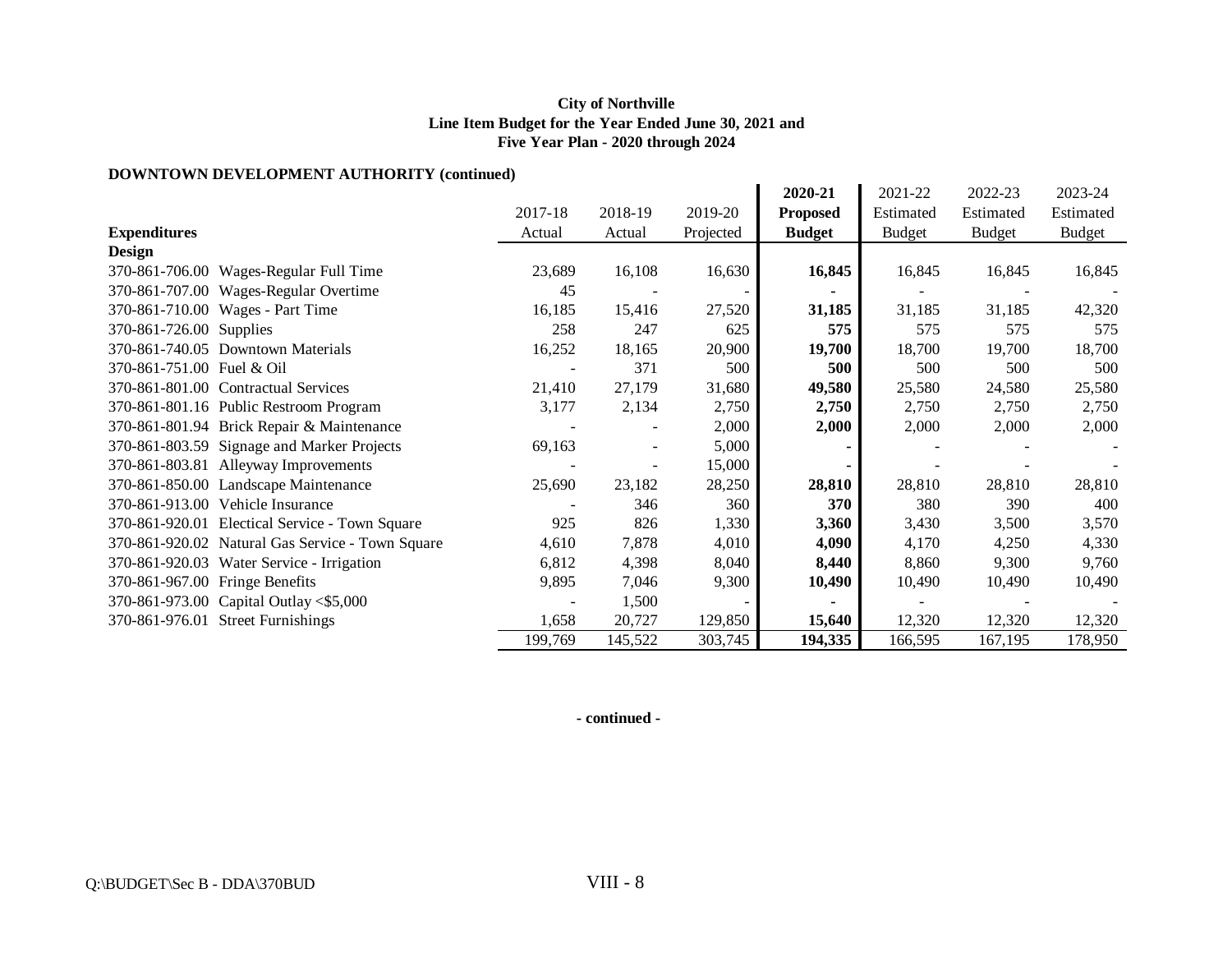### **DOWNTOWN DEVELOPMENT AUTHORITY (continued)**

| DO WIND WINDLY LEOI MERNE AO FIRONELL (COMMITTED)       |         |         |           |                 |               |               |               |
|---------------------------------------------------------|---------|---------|-----------|-----------------|---------------|---------------|---------------|
|                                                         |         |         |           | 2020-21         | 2021-22       | 2022-23       | 2023-24       |
|                                                         | 2017-18 | 2018-19 | 2019-20   | <b>Proposed</b> | Estimated     | Estimated     | Estimated     |
| <b>Expenditures (continued)</b>                         | Actual  | Actual  | Projected | <b>Budget</b>   | <b>Budget</b> | <b>Budget</b> | <b>Budget</b> |
| <b>Marketing &amp; Business Mix</b>                     |         |         |           |                 |               |               |               |
| 370-862-706.00 Wages-Regular Full Time                  | 23,977  | 16,108  | 16,630    | 16,845          | 16,845        | 16,845        | 16,845        |
| 370-862-710.00 Wages - Part Time                        | 11,648  | 3,053   | 19,090    | 19,325          | 19,325        | 19,325        | 19,325        |
| 370-862-726.00 Supplies                                 | 104     | 50      | 150       | 150             | 150           | 150           | 150           |
| 370-862-784.00 Downtown Programs & Promotions           | 27,531  | 41,380  | 32,000    | 58,500          | 56,000        | 56,000        | 56,000        |
| 370-862-785.00 Business Retention Program               | 2,857   |         | 1,910     | 2,660           | 2,660         | 2,660         | 2,660         |
| 370-862-801.00 Contractual Services                     | 60,720  | 57,028  | 69,000    | 59,000          | 59,000        | 59,000        | 59,000        |
| 370-862-801.34 Web Site                                 | 735     | 720     | 5,840     | 900             | 900           | 900           | 900           |
| 370-862-950.05 Transfer to Parks & Recreation           | 2,400   |         |           |                 |               |               |               |
| 370-862-967.00 Fringe Benefits                          | 8,541   | 6,007   | 8,060     | 8,500           | 8,500         | 8,500         | 8,500         |
|                                                         | 138,513 | 124,346 | 152,680   | 165,880         | 163,380       | 163,380       | 163,380       |
| <b>Parking</b>                                          |         |         |           |                 |               |               |               |
| 370-863-706.00 Wages-Regular Full Time                  | 7,896   | 8,090   | 8,315     | 8,425           | 8,425         | 8,425         | 8,425         |
| 370-863-710.00 Wages-Part Time                          |         | 305     | 1,910     | 1,935           | 1,935         | 1,935         | 1,935         |
|                                                         |         |         |           |                 |               |               |               |
| 370-863-726.00 Supplies                                 | 62      |         | 50        | 50              | 50            | 50            | 50            |
| 370-863-786.00 Downtown Parking Program                 | 140     | 250     | 1,500     | 500             |               | 500           |               |
| 370-863-950.21 Contrib. to General Fund - Street Lights | 50,000  | 50,000  | 50,000    | 50,000          | 50,000        | 50,000        | 50,000        |
| 370-863-950.26 Contrib. to Parking Fund - Maintenance   | 105,839 | 108,628 | 342,812   | 118,220         | 120,900       | 123,660       | 126,500       |
| 370-863-967.00 Fringe Benefits                          | 2,803   | 2,960   | 3,440     | 3,655           | 3,655         | 3,655         | 3,655         |
|                                                         | 166,740 | 170,232 | 408,027   | 182,785         | 184,965       | 188,225       | 190,565       |
| <b>Debt</b>                                             |         |         |           |                 |               |               |               |
| 370-945-950.49 Contribution to DDA Debt Service Fund    | 172,355 | 173,170 | 173,830   | 174,335         | 174,685       | 169,880       | 170,075       |
|                                                         | 172,355 | 173,170 | 173,830   | 174,335         | 174,685       | 169,880       | 170,075       |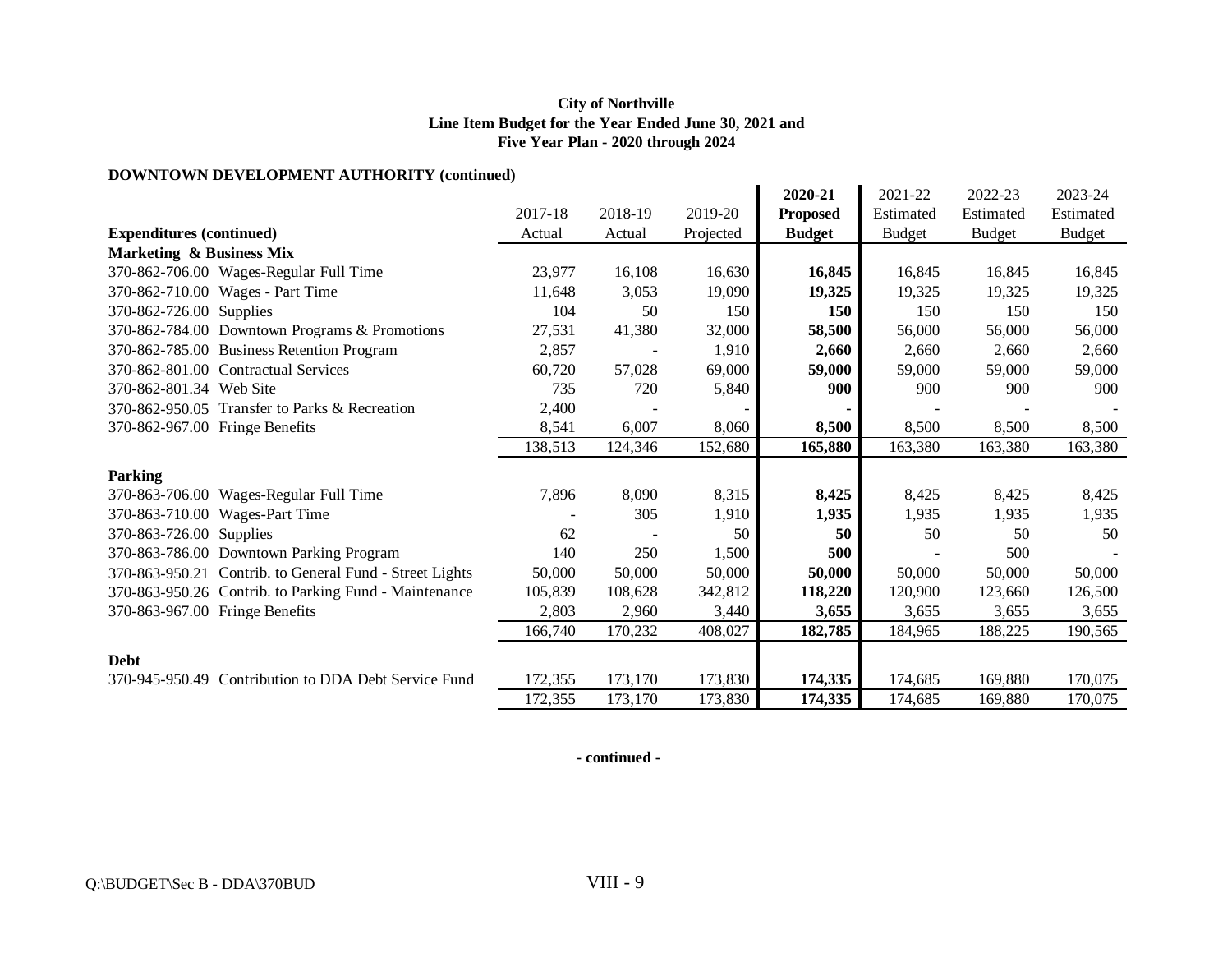### **DOWNTOWN DEVELOPMENT AUTHORITY (continued)**

| DO WINDO WINDEYEEDT MEENT AUTHONITT (COMMIQUE) |                          |         |           |                 |               |               |               |
|------------------------------------------------|--------------------------|---------|-----------|-----------------|---------------|---------------|---------------|
|                                                |                          |         |           | 2020-21         | 2021-22       | 2022-23       | 2023-24       |
|                                                | 2017-18                  | 2018-19 | 2019-20   | <b>Proposed</b> | Estimated     | Estimated     | Estimated     |
| <b>Expenditures (continued)</b>                | Actual                   | Actual  | Projected | <b>Budget</b>   | <b>Budget</b> | <b>Budget</b> | <b>Budget</b> |
| Organizational                                 |                          |         |           |                 |               |               |               |
| 370-864-706.00 Wages-Regular Full Time         | 23,399                   | 20,188  | 20,790    | 21,055          | 21,055        | 21,055        | 21,055        |
| 370-864-710.00 Wages-Temp/Part Time            |                          | 1,527   | 9,545     | 9,665           | 9,665         | 9,665         | 9,665         |
| 370-864-726.00 Supplies                        | 515                      | 2,895   | 900       | 850             | 850           | 2,850         | 850           |
| 370-864-730.00 Postage                         |                          |         | 100       | <b>100</b>      | 100           | 100           | 100           |
| 370-864-731.00 Publications                    | 65                       | 128     | 65        | 65              | 65            | 65            | 65            |
| 370-864-801.19 Computer Program Services       | 2,286                    | 2,517   | 3,215     | 2,100           | 2,100         | 2,100         | 2,100         |
| 370-864-802.01 Legal Services                  | 3,530                    | 2,749   | 5,000     | 3,500           | 3,500         | 3,500         | 3,500         |
| 370-864-805.00 Auditing Services               | 4,687                    | 4,754   | 4,870     | 4,965           | 5,090         | 5,220         | 5,350         |
| 370-864-900.00 Printing & Publishing           | 1,738                    | 2,082   | 1,315     | 1,315           | 1,315         | 1,315         | 1,315         |
| 370-864-910.00 Insurance                       | 5,320                    | 4,174   | 5,000     | 6,460           | 6,580         | 6,700         | 6,830         |
| 370-864-920.00 Utilities                       | 1,318                    | 1,419   | 1,420     | 1,420           | 1,420         | 1,420         | 1,420         |
| 370-864-956.00 Contingencies                   |                          |         |           | 2,980           | 9,060         | 15,380        | 22,400        |
| 370-864-958.00 Membership & Dues               | 1,408                    | 1,338   | 1,340     | 745             | 745           | 745           | 745           |
| 370-864-960.00 Education & Training            | 611                      |         | 1,400     | 1,250           | 1,250         | 1,250         | 1,250         |
| 370-864-967.00 Fringe Benefits                 | 9,395                    | 7,624   | 8,970     | 9,505           | 9,505         | 9,505         | 9,505         |
| 370-864-967.02 Overhead                        | 10,970                   | 11,520  | 12,100    | 12,710          | 13,350        | 14,020        | 14,720        |
|                                                | 65,243                   | 62,913  | 76,030    | 78,685          | 85,650        | 94,890        | 100,870       |
| <b>Economic Development</b>                    |                          |         |           |                 |               |               |               |
| 370-865-706.00 Wages-Regular Full Time         | $\overline{\phantom{a}}$ | 20,400  | 20,790    | 21,055          | 21,055        | 21,055        | 21,055        |
| 370-865-710.00 Wages-Temp/Part Time            |                          | 611     | 3,820     | 3,865           | 3,865         | 3,865         | 3,865         |
| 370-865-726.00 Supplies                        |                          | 33      | 200       | 200             | <b>200</b>    | 200           | <b>200</b>    |
| 370-865-785.00 Business Retention Program      |                          |         | 500       | 500             | 500           | 500           | 500           |
| 370-865-967.00 Fringe Benefits                 |                          | 7,640   | 8,525     | 9,055           | 9,055         | 9,055         | 9,055         |
|                                                | $\blacksquare$           | 28,683  | 33,835    | 34,675          | 34,675        | 34,675        | 34,675        |